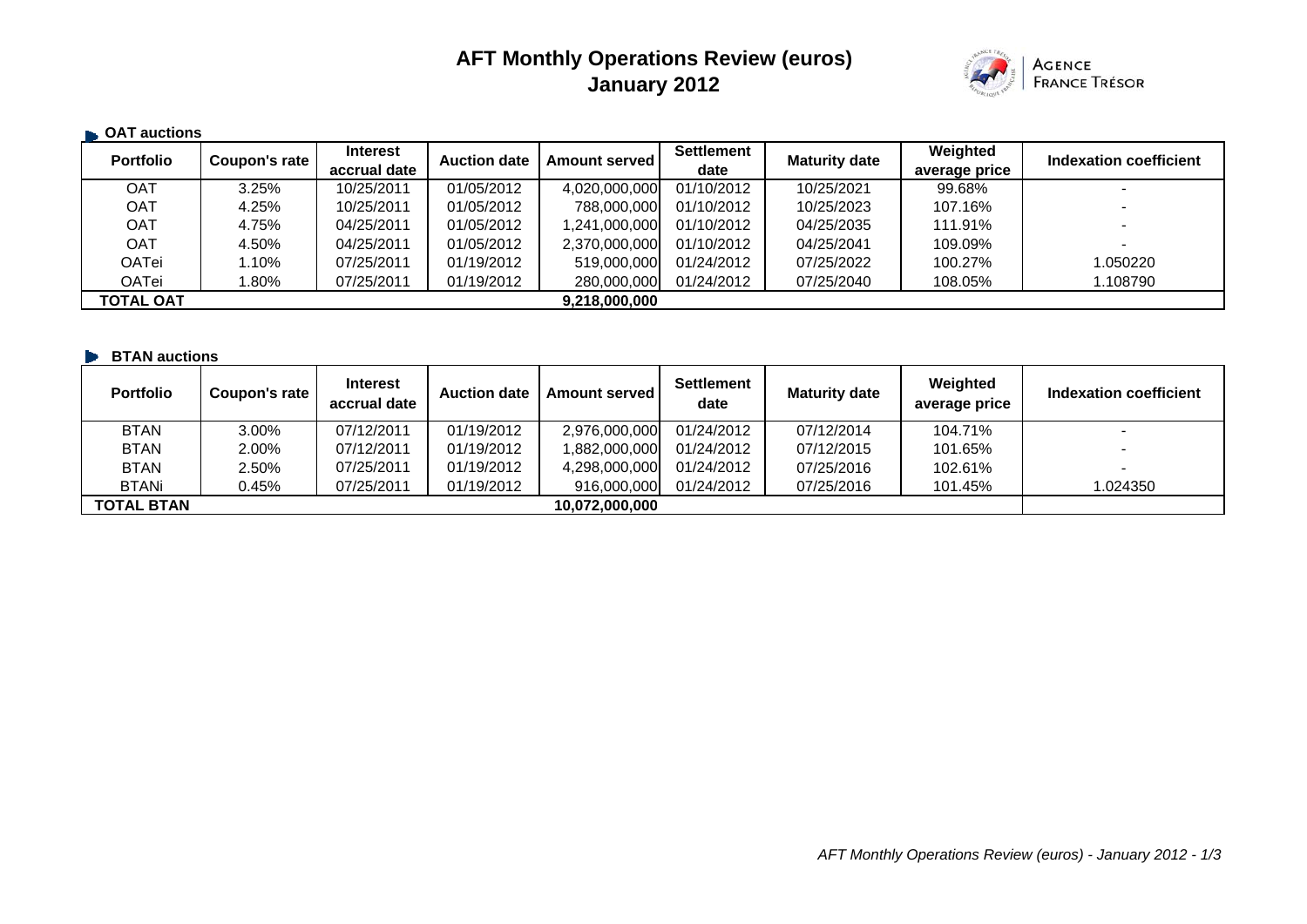| <b>BTF</b> auctions |                     |              |                      |                 |                      |                         |
|---------------------|---------------------|--------------|----------------------|-----------------|----------------------|-------------------------|
| <b>Portfolio</b>    | <b>Auction date</b> | Term (weeks) | <b>Amount</b>        | Settlement date | <b>Maturity date</b> | <b>Weighted average</b> |
|                     |                     |              | served ( <b>⊕</b> n) |                 |                      | rate (%)                |
| <b>BTF</b>          | 01/03/2012          | 12           | 4,438                | 01/05/2012      | 03/29/2012           | 0.023                   |
| <b>BTF</b>          | 01/03/2012          | 23           | 2,202                | 01/05/2012      | 06/14/2012           | 0.074                   |
| <b>BTF</b>          | 01/03/2012          | 45           | 2,075                | 01/05/2012      | 11/15/2012           | 0.136                   |
| <b>BTF</b>          | 01/09/2012          | 13           | 4,904                | 01/12/2012      | 04/12/2012           | 0.166                   |
| <b>BTF</b>          | 01/09/2012          | 26           | 2,114                | 01/12/2012      | 07/12/2012           | 0.286                   |
| <b>BTF</b>          | 01/09/2012          | 52           | 1,820                | 01/12/2012      | 01/10/2013           | 0.454                   |
| <b>BTF</b>          | 01/16/2012          | 12           | 4,629                | 01/19/2012      | 04/12/2012           | 0.165                   |
| <b>BTF</b>          | 01/16/2012          | 25           | 2,192                | 01/19/2012      | 07/12/2012           | 0.281                   |
| <b>BTF</b>          | 01/16/2012          | 51           | 1,909                | 01/19/2012      | 01/10/2013           | 0.406                   |
| <b>BTF</b>          | 01/23/2012          | 13           | 4,595                | 01/26/2012      | 04/26/2012           | 0.174                   |
| <b>BTF</b>          | 01/23/2012          | 24           | 1,493                | 01/26/2012      | 07/12/2012           | 0.267                   |
| <b>BTF</b>          | 01/23/2012          | 50           | 2,293                | 01/26/2012      | 01/10/2013           | 0.448                   |
| <b>BTF</b>          | 01/30/2012          | 12           | 4,486                | 02/02/2012      | 04/26/2012           | 0.156                   |
| <b>BTF</b>          | 01/30/2012          | 23           | 2,363                | 02/02/2012      | 07/12/2012           | 0.235                   |
| <b>BTF</b>          | 01/30/2012          | 41           | 1,137                | 02/02/2012      | 11/15/2012           | 0.384                   |
| <b>BTF</b>          | 01/30/2012          | 49           | 1,319                | 02/02/2012      | 01/10/2013           | 0.435                   |
| <b>TOTAL BTF</b>    |                     |              | 43,969               |                 |                      |                         |